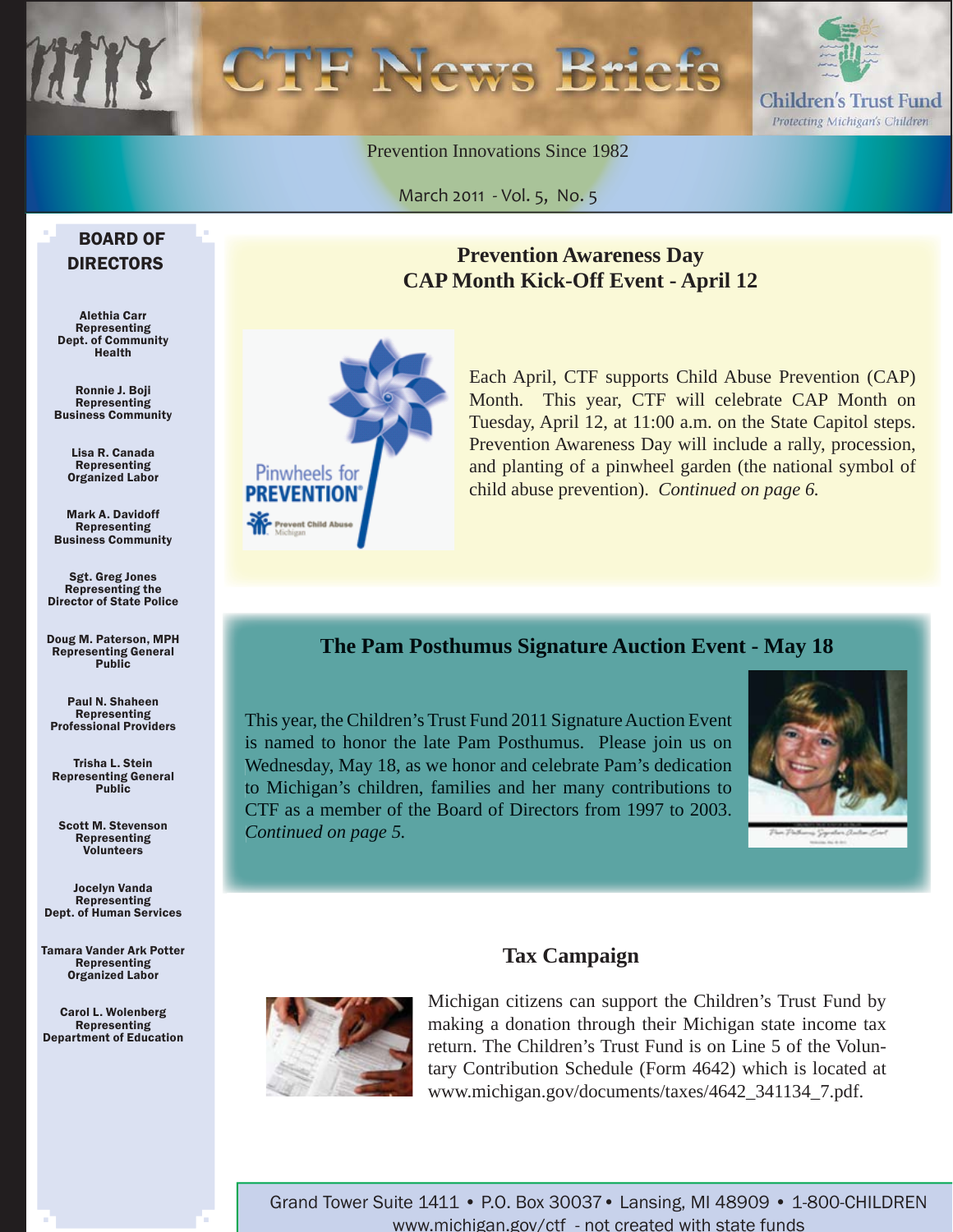# *Direct Services Grant of the Month*

# **Circle of Parents at Pathways, MI**

The Circle of Parents program is a source of strength and support for parents, by parents. These programs are a time-tested child abuse prevention approach that promotes positive parenting by:

- Helping parents become more competent and confident in parenting roles.
- Offering bi-weekly groups at no cost to participants, including a light dinner and childcare.
- Helping reduce isolation, build self-esteem and reinforce positive parenting.
- Linking parents to resources within the group and throughout the community.

"Since participating in Circle of Parents, my confidence has improved knowing that I was not the only one going through problems. I like the opportunity of talking with other parents that are going through the same things or that have already been there and can help me through it." --Program Participant



For more information contact:

Pathways, MI-Ottawa Julie Leeson 412 Century Lane Holland, MI 49423 Phone: (616) 396-2301, Ext. 145.

Web: http://www.pathwaysmi.org/

#### **Parenting Awareness Month**

March is Parenting Awareness Month. Information on the history of the initiative and activities and resources may be found at http:// [www.preventionnetwork.org/pam/2010Pkt/](www.preventionnetwork.org/pam/2010Pkt/Left/PAMHistory.pdf) Left/PAMHistory.pdf.

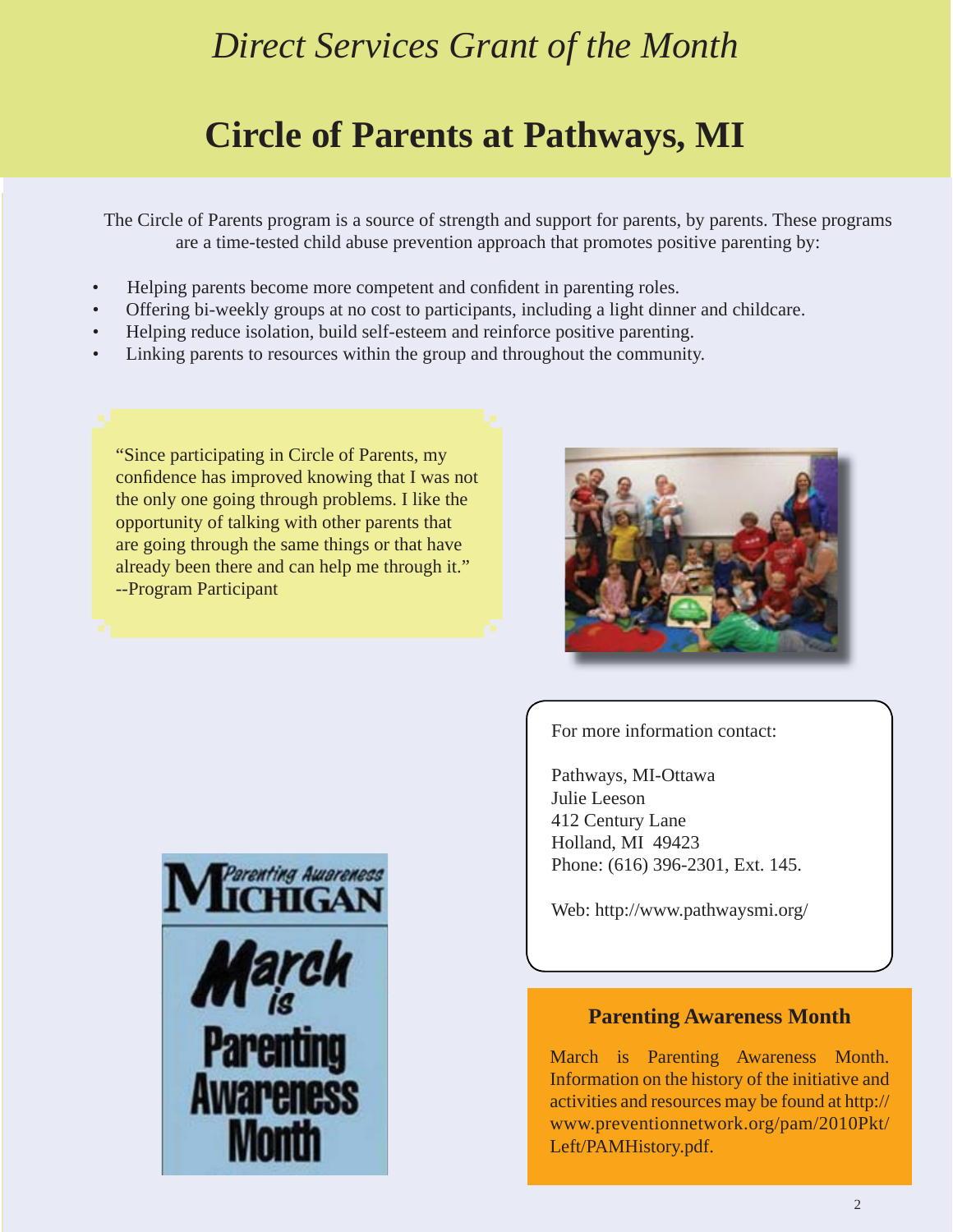# **Direct Services**

Ongoing thanks and appreciation for your commitment to Michigan's communities!

#### Tip for this month

Life affords no greater responsibility, no greater privilege, than the raising of the next generation. – C. Everet Koop, M.D.

#### **FY 2012 Funding Status**

The CTF Board of Directors is currently in the process of filling Board vacancies. Once the Board appointments are in place, a finance meeting will occur to discuss FY 2012 funding.

#### **Announcements:**

The Children's Trust Fund was given the Child Advocacy Award by the Michigan Fatherhood Coalition at its 9th Annual Fatherhood Conference in Howell on February 18, 2011. The photo to the right shows Michael Foley, Executive Director, receiving the award on behalf of CTF.

#### **Direct Service Workgroup**

The DS Workgroup met on February 4, and minutes will be sent out in mid-March. The next meeting is scheduled for Thursday, April 7, at 1:00 p.m. Please use CTF Conference Call Number: 877-336-1828 and Access Code: 8088351.



### **Strengthening Families and Communities**

The 2011 Strengthening Families and Communities Resource Guide is now available. It [may be downloaded at the Child Welfare website at http://www.childwelfare.gov/pubs/](http://www.childwelfare.gov/pubs/guide2011/guide.pdf) guide2011/guide.pdf. A limited number of copies are available from the Children's Trust Fund office by calling 517-373-4320.

As the guide explains, "This Resource Guide was developed to support service providers in their work with parents, caregivers, and their children to prevent child abuse and neglect. It was created by the U.S. Department of Health and Human Services, Children's Bureau, Office on Child Abuse and Neglect, its Child Welfare Information Gateway, and the FRIENDS National Resource Center for Community-Based Child Abuse Prevention and the Center for the Study of Social Policy—Strengthening Families. The resources featured represent the work of a broad-based partnership of national organizations, Federal partners, and parents committed to strengthening families and communities" (pg. 5).

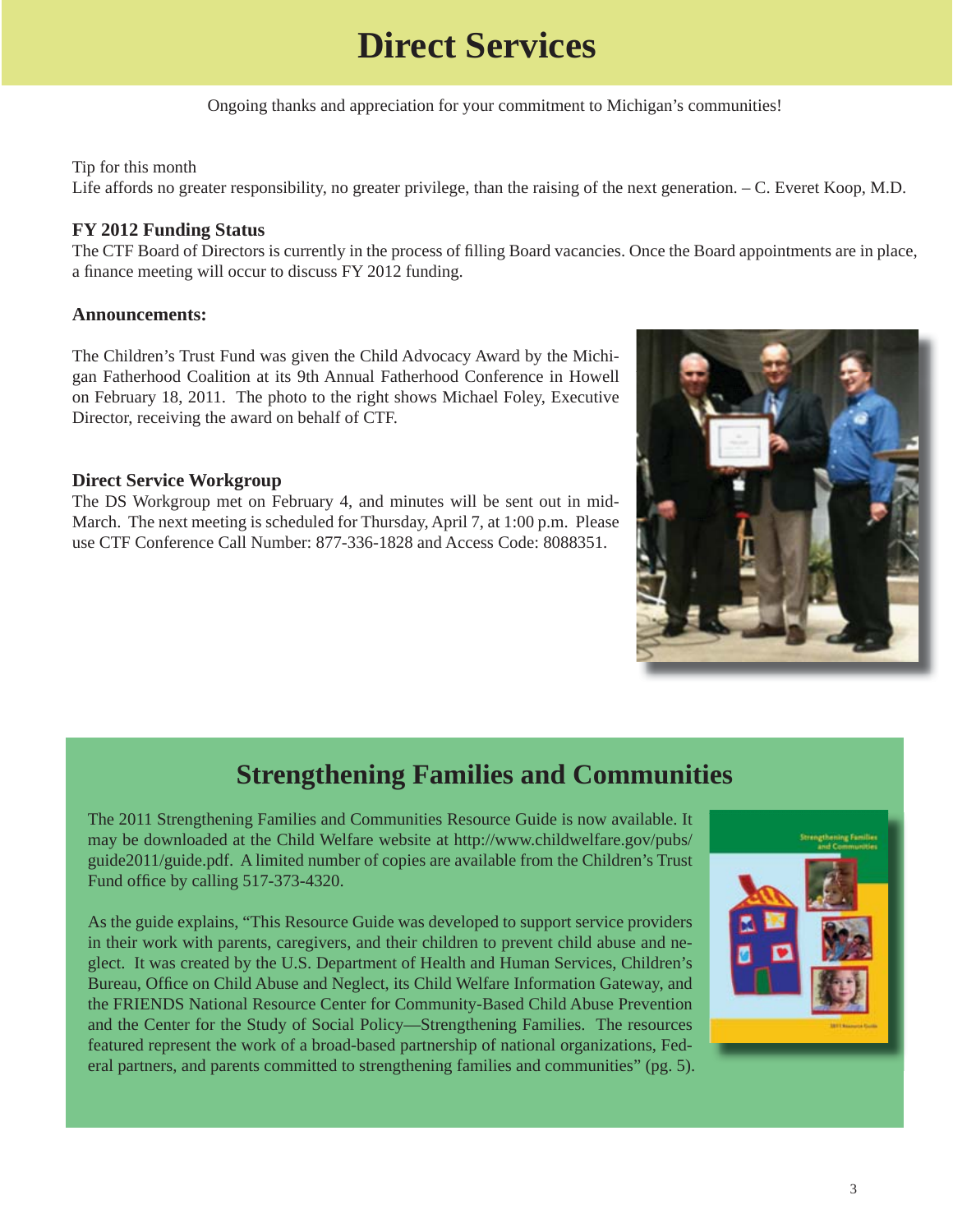# **Circle of Parents**



Greetings to Michigan's Circle of Parents network, and ongoing THANKS for a job well done! Our goal is to continue to build statewide capacity. Please send in your success stories. Collaborative partners are always welcome.

"If I had my child to raise all over again, I'd build self-esteem first, and the house later. I'd finger-paint more, and point the finger less. I would do less correcting and more connecting. I'd take my eyes off my watch, and watch with my eyes. I'd take more hikes and fly more kites. I'd stop playing serious, and seriously play. I would run through more fields and gaze at more stars. I'd do more hugging and less tugging." --Diane Loomans, from "If I Had My Child To Raise Over Again"

#### **Updates**

• Derrick Hartwell. See page 9 for a special announcement regarding Derrick Hartwell.

• CTF's Circle of Parents Advisory Committee (COPAC) meeting was held on January 6. The committee remains open to all interested persons. The committee reviewed and completed the National Circle of Parents Best Practices Self-Assessment Tool. There was also a local Circle Assessment Survey that was sent out in January 2011, and closed on February 11. There will be a discussion on the assessment of both of these surveys at the next COPAC Meeting, which is yet to be determined.

#### **Training**

The January Statewide Circle Facilitator training in Genesee County had a successful turnout. As a result, four more Circle sites are scheduled to be implemented in the following counties: Genesee, Grand Traverse, Huron and Wayne.

Two additional Circle Trainings will be offered (25 slots available at each location - register early!)

1st Training Site:

- Where: Wayne County (Hosted by Detroit Mayor's Task Force, Kids-TALK, and Children's Aid Society) Location: 40 E. Ferry St. Detroit, MI 48202
- When: Thursday, March 24, 2011 from 8:30 a.m. 4:30 p.m. Friday, March 25, 2011 from 9:00 a.m. - 4:30 p.m.

#### 2nd Training Site

- o Where: Grand Traverse County (Hosted by Traverse Bay Children's Advocacy Center) Location: Leelanau County Court House (Government Center) 8527 East Government Center Dr., Suite 103 Suttons Bay, MI 49682
- o When: Thursday & Friday, May 5 6, 2011 from 9:00 a.m. 4:00 p.m.

• Cost: Training and materials will be provided to participants at no charge. CTF will provide training materials, breakfast and lunch. Participants will be responsible for their lodging and evening meal.

• Contact: Sylvia Brown Jones, LMSW

The March registration form is accessible at: http://www.michigan.gov/documents/ctf/COP\_training\_brochure.Registration\_Mar\_24-25\_2011-Wayne\_347186\_7.pdf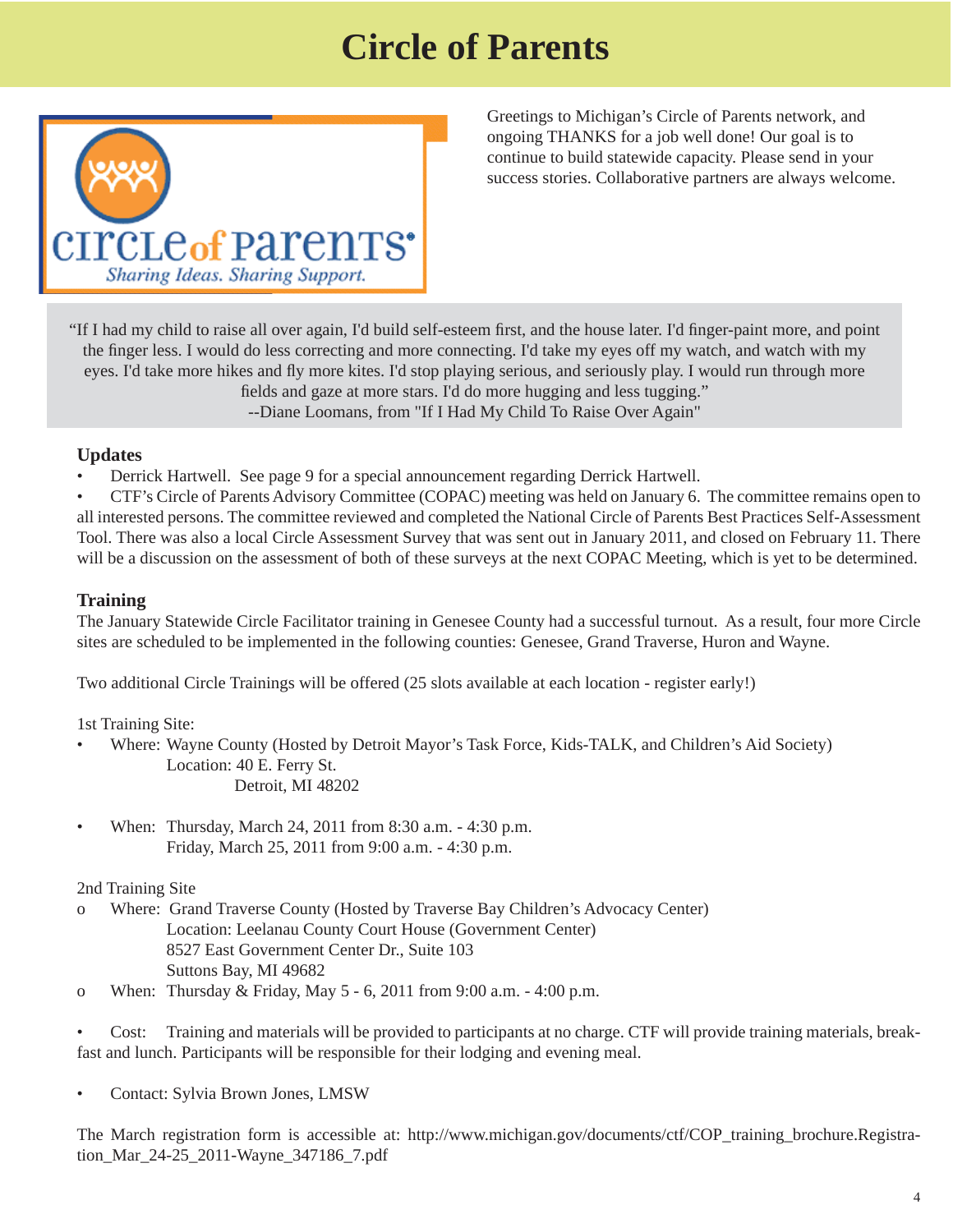# **Pam Posthumus Signature Auction Event**

#### *Continued from page 1.*

The first CTF auction began under Pam's leadership as CTF Board Chair in 2003. The event has grown tremendously and is one of the premier events in the greater Lansing area. We have much gratitude toward Pam for her work and dedication. The event will be held at the Lansing Center in downtown Lansing. Doors open and silent auction begins at 5:00 p.m. Please visit our website at www.michigan.gov/ctfsignature to donate an auction item, to become a sponsor or table host, or to volunteer. If you have any questions or would like to get involved in the event, please contact Tricia Headley, CTF Event/Fund Development Coordinator, at headleyp@michigan.gov. Below is a list of some of our event sponsors.



#### **Offi cial Sponsor**







#### **Offi cial Carrier**



#### **Marquee Sponsor – \$10,000**

Meijer Michigan State Housing Development Authority

#### **Headline Sponsor - \$5,000**

Consumer's Energy (\$7,500) Accident Fund CSG Government Solutions **Deloitte** Delta Dental of Michigan Michigan Education Special Services Association Michigan Health & Hospital Association

#### **Title Sponsor - \$2,500**

Petal & Forest (\$4,500) Karoub Associates Kelley Cawthorne Michigan Chamber of Commerce Public Affairs Associates

#### **Spotlight Sponsor - \$1,500**

**CIGNA** 

#### **Autograph Sponsor - \$500**

Eastown Distributors Michigan Electric Cooperative Association MSU Dept. of Advertising, Public Relations, & Retailing Michigan Primary Care Association

#### **Banner Sponsor - \$1,000**

Auto-Owners Insurance Dewpoint Government Consultant Services, Inc. Henry Ford Health System Michigan Association of Health Plans Michigan Education Assocation Michigan Legislative Consultants, Inc. Moroun Family Foundation North American Bancard, LLC Plante & Moran PLLC Public Policy Associates Spectrum Health UFCW Local 951 Community Foundation MSUFCU Paul Shaheen Public Sector Consultants Representative Liss Truscott Rossman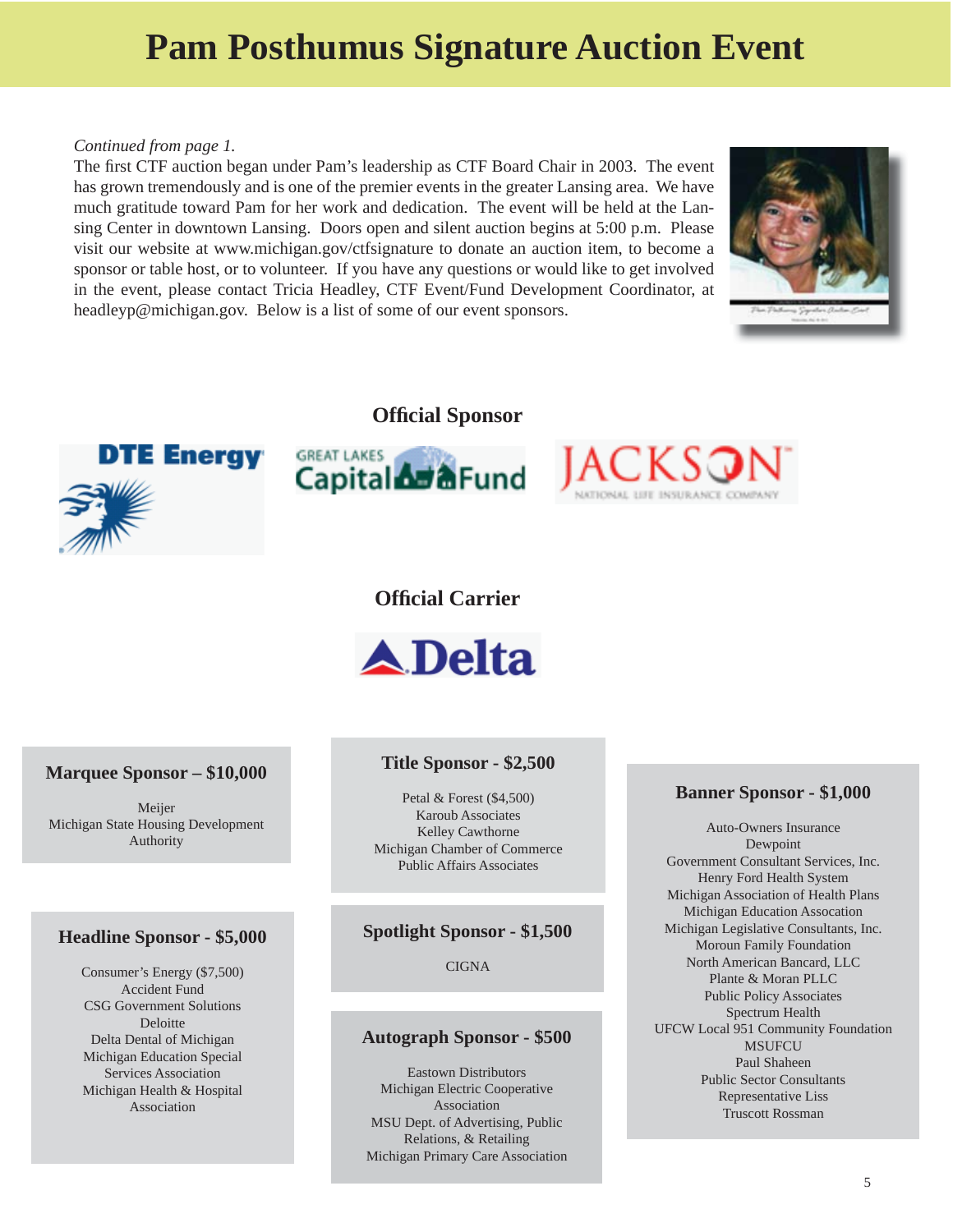#### **Prevention Awareness Day**

#### *Continued from page 1.*

The kick-off will feature notable speakers and entertainment. We have co-sponsorships from WKAR and Dean Transportation. The Averill Elementary School "Allstars," a 5-piece brass band from Michigan State University's School of Music, and the Lansing Community College choir will also perform at the event. Current confirmed speakers include Sen. Randy Richardville, Rep. Lesia Liss, and DHS Director Maura Corrigan. Also confirmed is the Lansing Chapter president of the Exchange Club, Jim Paparella, and a recipient of CTF direct services. A Legislative Education Day (LED) component has been added to Prevention Awareness Day, which will provide CTF grantees and other child advocates with an opportunity to educate legislators about prevention needs and current programming across the state.

CTF invites individuals and/or organizations to participate in this event.

- Attend the rally and visibly represent your organization and/or come to educate legislators.
- Become a sponsor of Prevention Awareness Day or make a donation.

Your participation in prevention awareness will provide you with a number of benefits.

• The event will enable you and/or your organization to join with others in supporting the belief that child abuse and neglect can and must be prevented.

• Your support of the event reinforces taking responsibility for championing healthy child development and nurturing environments, key components to the foundation of a thriving society.

• Estimates show that implementing effective policies and strategies to prevent child abuse and neglect could save \$108 billion annually.

#### **Legislative Education Day (LED)**

Informing legislators about local concerns and sharing information about your prevention work can positively impact understanding about prevention work in Michigan. This year, CTF is partnering with Michigan's Children to assist in coordinating the Legislative Education Day (LED) portion of Prevention Awareness Day (April 12th). To register for LED, go to: http://events.constantcontact.com/register/event?llr=mtluhtbab&oeidk=a07e3hx4shne4a955cc. To find contact information for your legislators, visit [http://michigan.gov/som/0,1607,7-192-29701\\_29704---,00.html](http://michigan.gov/som/0,1607,7-192-29701_29704---,00.html). There are no fees to participate in LED.

Feel free to contact Emily Schuster-Wachsberger (wachsbergere@michigan.gov, 517-335-0671) with any Prevention Awareness Day questions. For specific LED and donation inquiries, please contact Chuck Calati (chuck@michiganschildren. org, 517-485-3500) at Michigan's Children.

Thank you for your support!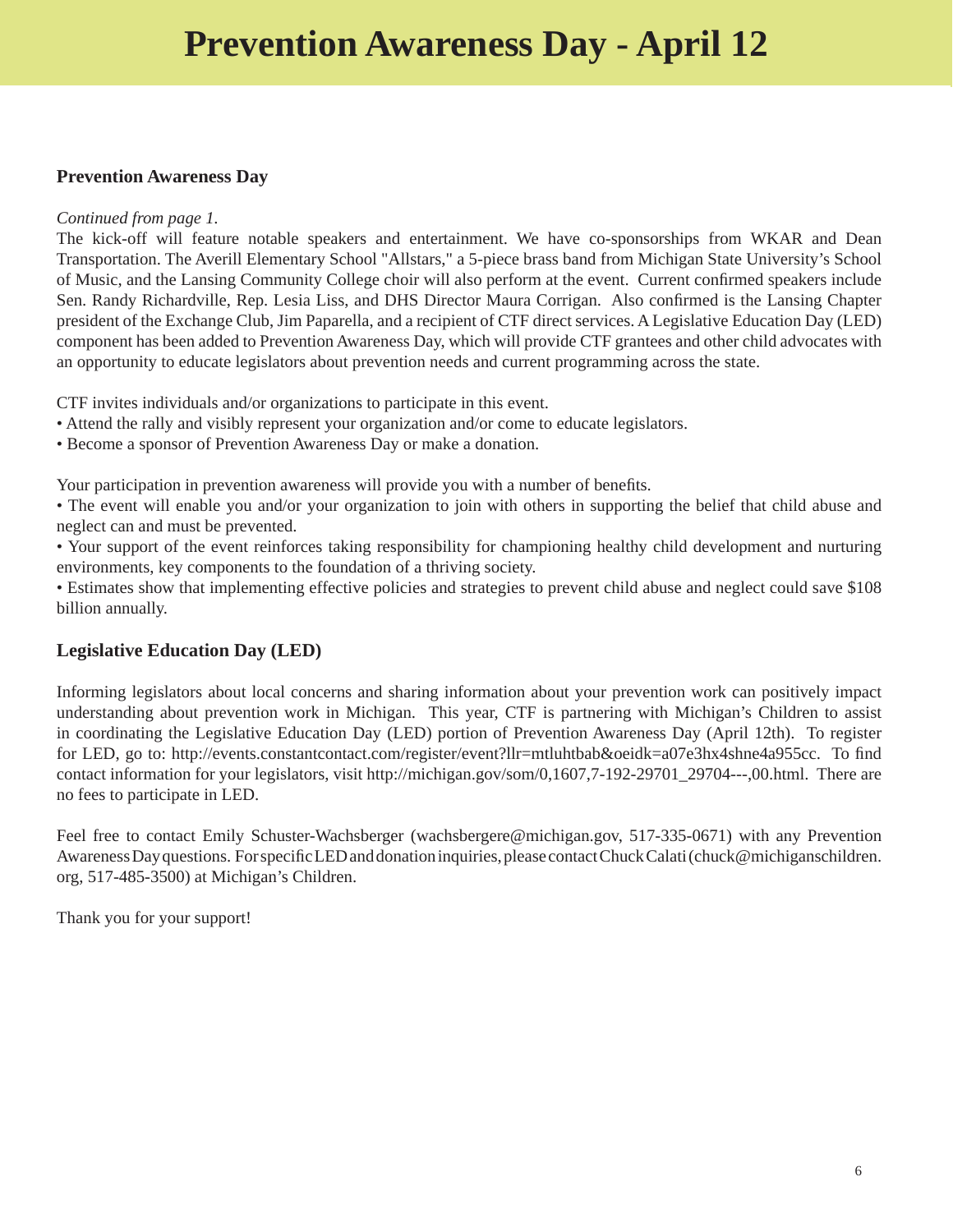# **Local Councils**

#### **April 1st Statewide Pinwheel Gardens**

CTF is calling upon all local councils across the state to participate in the annual planting of a pinwheel garden on April 1. The Prevent Child Abuse (PCA) Pinwheels for PreventionTM campaign is an effort to change the way our state and nation think about prevention. It focuses on community activities and public policies that prioritize prevention right from the start to make sure child abuse and neglect never occur. It's simple, really. The actions we take to promote healthy child development are the very actions that help to prevent child abuse and neglect, like parent-child interaction, reading and constructive play. Healthy child development starts a chain of events that follow a child into adulthood—leading to a more educated and productive workforce. At a time when we all care about the economy, it just makes "cents" to spend more time learning how stable, nurturing relationships influence a child's developing brain and provide a foundation for all future development.



The campaign is based on two beliefs: that the public understands child abuse and neglect to be a serious problem but often doesn't understand how to prevent it before it occurs; and that issues the public cares about—including the economy, rising health care costs, and animal abuse—are related to child abuse and neglect. Abuse and neglect of children often have lifelong consequences, including a greater chance of delinquency, criminal involvement, drug addiction, chronic health problems, mental health issues and an overall drop-off in productivity as functioning members of our communities.

Programs and strategies like home visiting, parent education, mutual self-help support, mental health services for new mothers, expanding the availability of affordable daycare programming and substance abuse treatment all play a role in the prevention of child abuse and neglect, and we all play a role in ensuring these programs exist in our communities.

The Michigan Children's Trust Fund and the PCA Pinwheels for Prevention campaign are calling for everyone to join this grassroots movement. To learn more about the Michigan Children's Trust Fund and the PCA Pinwheels for Prevention campaign, call 1-800-CHILDREN

#### **Local Councils Receive National Recognition from PCA**

Prevent Child Abuse America (PCA) recently gave national recognition to the 2010 Local Council Tier Projects. Barb Schaffer from PCA had read about the local councils' work and met with CTF staff to learn about the board and volunteer development information created by the local councils (which had been placed in the Local Council Resource Library at http://www. [michigan.gov/ctf/0,1607,7-196-40188-241352--,00.html\). That phone meeting resulted with Barb being highly impressed](www.michigan.gov/ctf/0,1607,7-196-40188-241352--,00.html)  with the work accomplished by Michigan's local councils, and she subsequently shared these accomplishments with the national PCA network. The CTF Local Council Resource Library will now be shared with PCA affiliates across the country. Congratulations local councils on a job well done!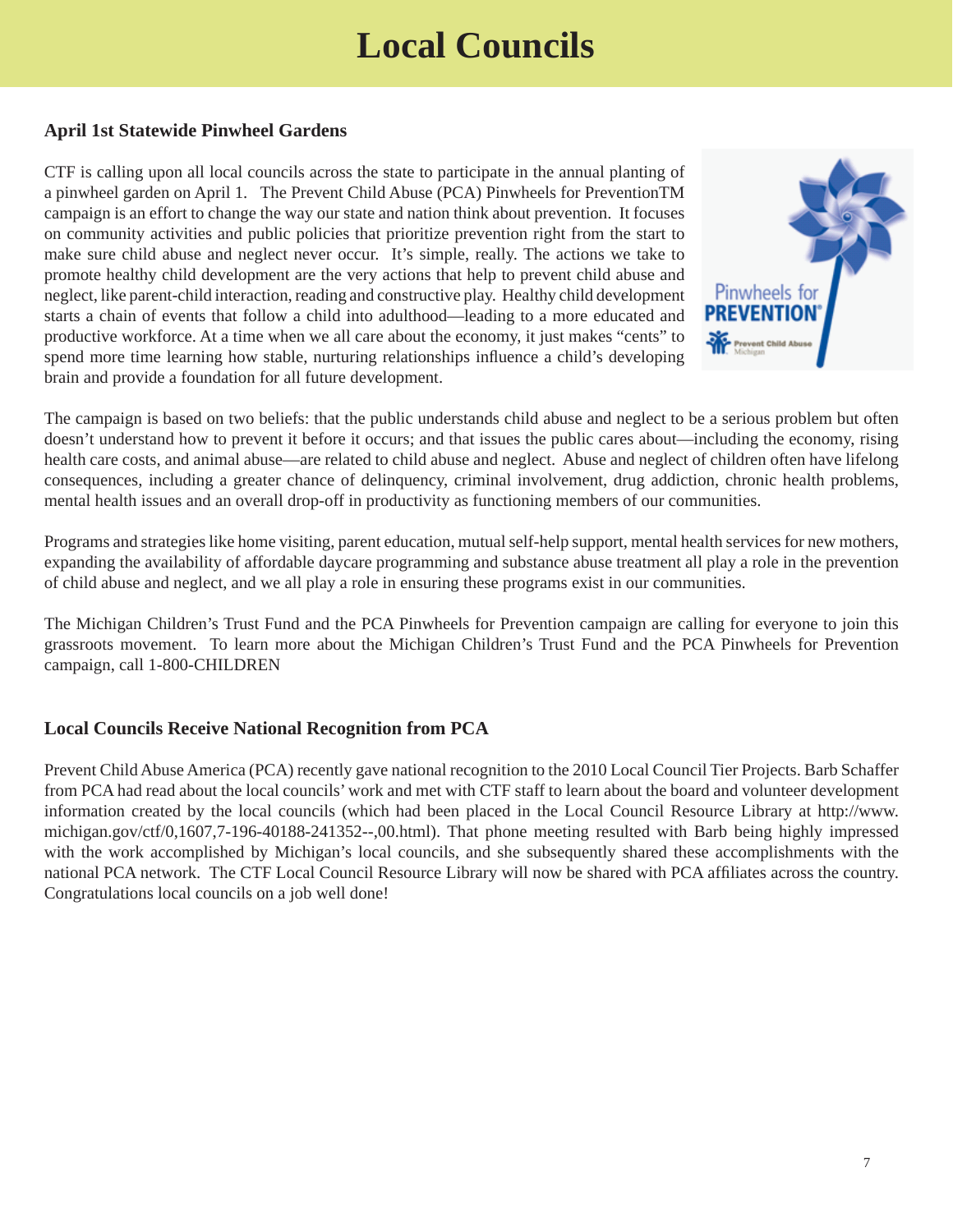### **Key Dates**



### **March**

March 15: The Pam Posthumus Signature Auction Event Advisory Committee will meet at 8:30 a.m. at the Michigan Capitol Building, Room 402/403.

March 17: The Circle of Parents Advisory Committee will meet at 1:30 p.m.

March 24: The St. Clair County Child Abuse/ Neglect Council will hold its 2011 Annual Awards at noon at Alexander's in Marysville, Michigan. For more information or to make a reservation, call 810.966.9911 or email info@ sccstopchildabuse.org.

March 24-25: The Children's Trust Fund will hold a Circle of Parents Facilitator training in Wayne County. See page 4 for more information.

### **Save the Date! Annual Training**

CTF is again partnering with the University of Michigan and its 30th Annual Conference on Child Abuse and Neglect. The conference will take place on October 17-18, 2011, at the Inn at St. John's in Plymouth. A number of exciting keynotes and workshops are already lined up. Stay tuned for more information!

### **April**

April 7: The Direct Services Work Group will meet at 1:00 p.m. Participants for may call the CTF Conference line at 1-877-336-1828 and enter passcode 8088351.

April 12: The Children's Trust Fund will host Prevention Awareness Day at the State of Michigan Capitol steps, starting at 11:00 a.m. A Legislative Education Day will follow. See page 1 and 6 for more details.

April 25: The Child Abuse Council of Muskegon County will hold its 20th Annual Station Grill Party from 10:30 a.m. to 4:00 p.m. at Station Grill.

April 29: The Washtenaw Area Council for Children presents its Annual Conference 2011 from 9:00 a.m. to 12:30 p.m. at the Washtenaw Intermediate School District. For more information call 734.434.4215 or email Marcia@washtenawchildren.org.

### **May**

May 7: The Gratiot County Child Protection Council will hold a 5K Run/Walk. For more information call 989.463.1422.

May 13: The Calhoun Child Abuse/Neglect Prevention Council will hold its 8th Annual Blue Tie Event to prevent child abuse and neglect in Calhoun County at 6:00 p.m. at the Battle Creek Country Club, 318 Country Club Drive, Battle Creek, Michigan. For tickets, call 269.962.2562.

May 18: The Children's Trust Fund will hold the Pam Posthumus Signature Auction Event at 5:00 p.m. at the Lansing Center in Lansing, Michigan. See page 1 and 5 for more information.

*Please submit dates for future events to Alan Stokes by April 5, 2011.*